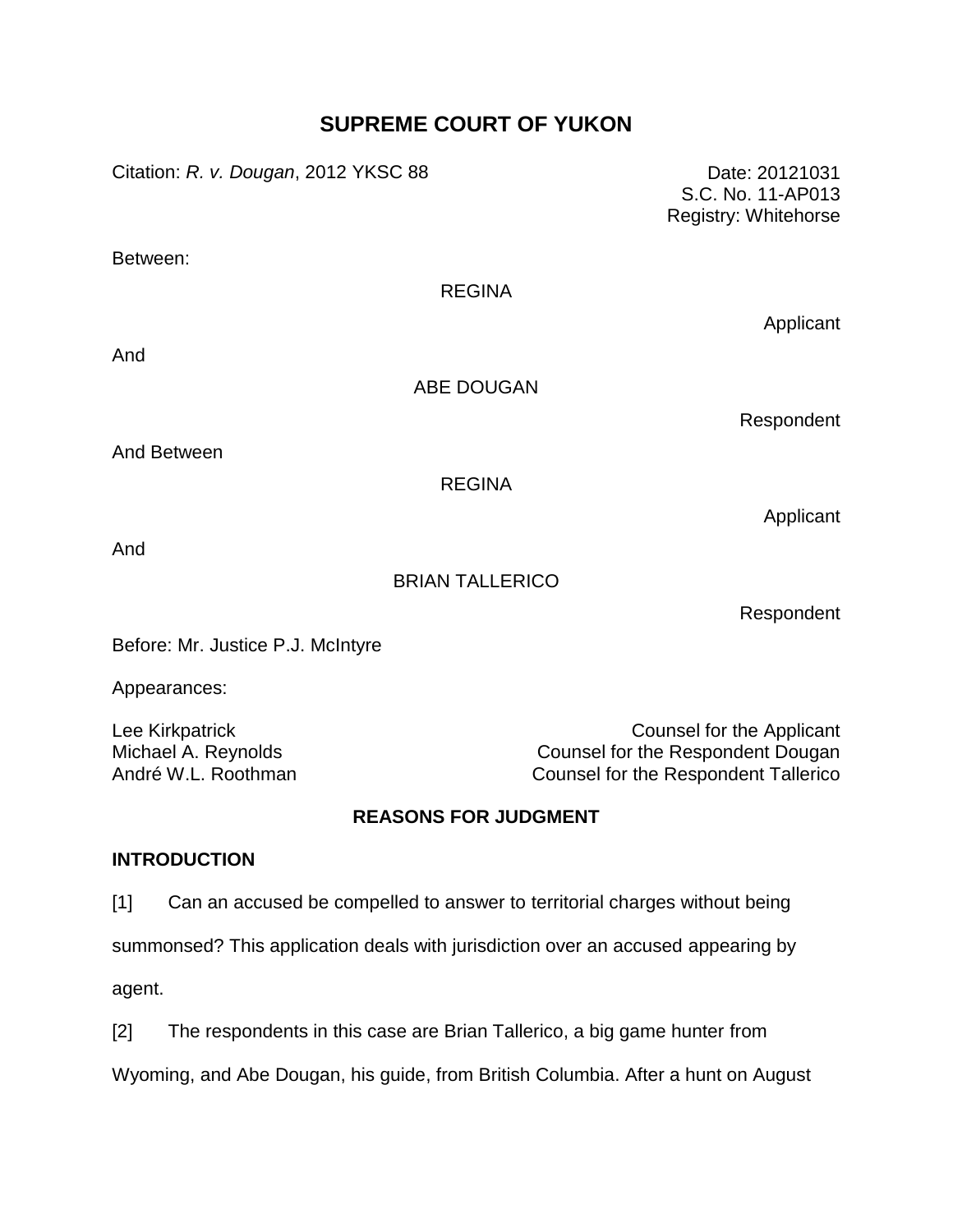17, 2011, at Fox Mountain, Yukon, the two went to the Conservation Officer Services office in Whitehorse to get permission to export Tallerico's trophies and meat to the United States. Rather than giving them permission, conservation officers ticketed them for wasting caribou meat, seized the trophies and meat, including moose and sheep meat, and warned them there would be further investigation and possible further charges. The respondents retained counsel to appear for them on the tickets.

[3] When counsel made an appearance for the respondents, they found that a conservation officer had sworn an information (sometimes called a long-form information) charging the respondents jointly and adding other related charges. Counsel took the position they were only retained to appear on the tickets, and had not been retained to appear on the information. The Justice of the Peace refused to proceed with the information without personal service of the respondents. The charges on the information and tickets have been adjourned from time to time. On January 17, 2012, Senior Justice of the Peace Cameron struck the information from the docket for lack of personal service of the respondents.

### **Application**

[4] The Crown asks for an order quashing the decision of Senior Justice of the Peace Cameron to strike the information from the docket for lack of personal service, and an order returning the information to court for plea.

### **BACKGROUND**

[5] These proceedings began by tickets issued to each respondent on August 26, 2011, when they attended the Conservation Officer Services Office. The tickets, issued under the *Summary Convictions Act*, R.S.Y. 2002, c. 210, are identical (although written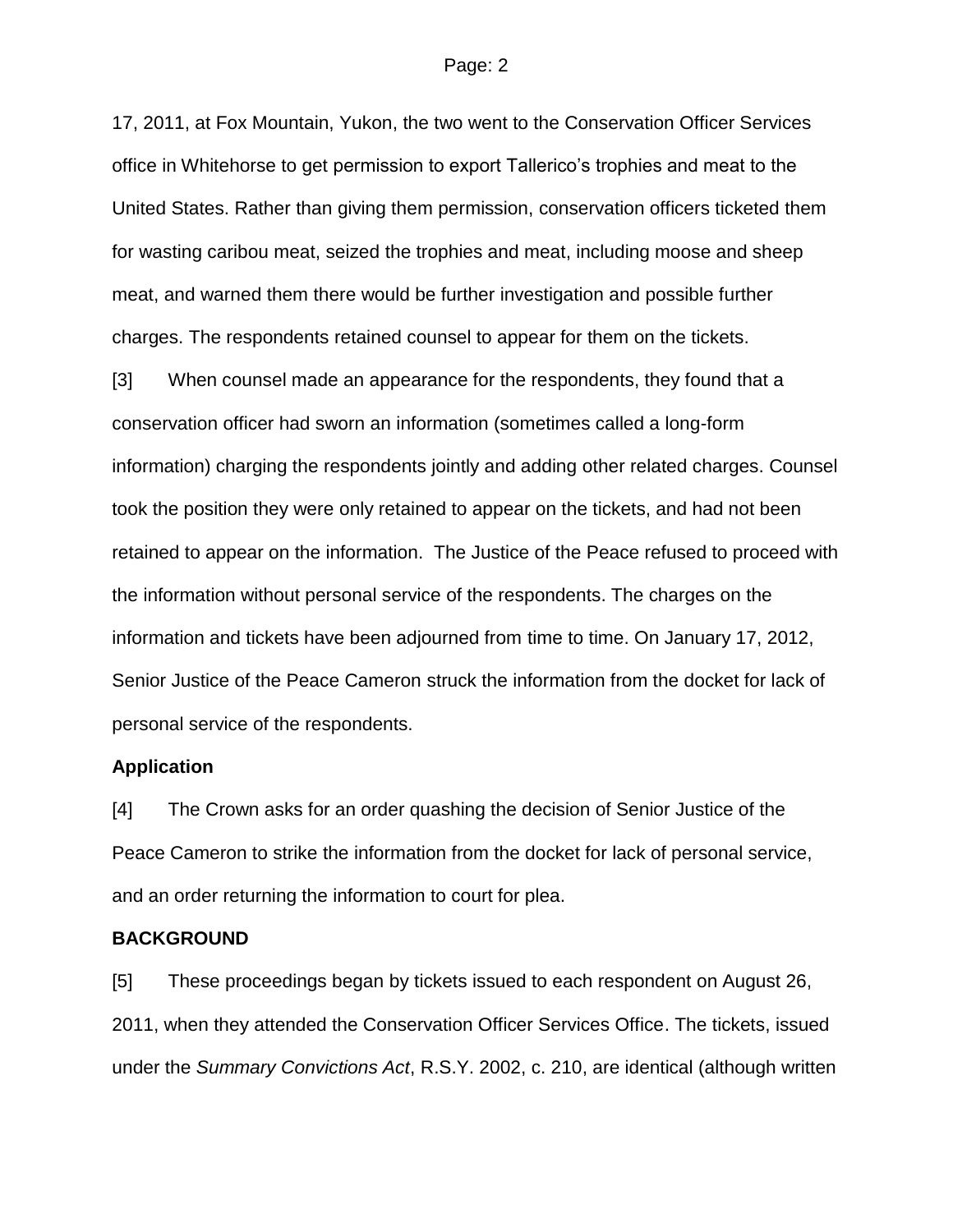by separate conservation officers). Each ticket gave notice of a charge of "waste of meat (caribou)". The Notice section dealing with a voluntary penalty or plea of not guilty was crossed out. (The Notice section allows for voluntary payment of a specified fine by mail or in person or pleading not guilty by mail.) The conservation officers gave copies of the tickets to the respondents, who signed them. The tickets state: "You are commanded to appear in court [at] Whitehorse, Yukon [on] October 18, 2011". On August 30, a conservation officer swore the tickets before a Justice of the Peace, swearing that he had reasonable and probable grounds to believe that on August 17, 2011, the respondents had committed the offence of wasting caribou meat at Fox Mountain, Yukon, contrary to s. 32 (1) of the *Wildlife Act*, R.S.Y. 2002, c. 229.

[6] On October 7, 2011, before the first appearance date, another conservation officer added to the charges against the respondents by swearing an information that listed the original charges, and 4 more. On this information, the respondents were jointly charged with wasting caribou meat, plus wasting Dall sheep meat and moose meat. The respondent Dougan was charged separately as a guide, for failing to prevent the person he was guiding from committing the offences. The information has a section underneath the signature of the informant and above the signature of the Justice of the Peace to deal with the method by which an accused is compelled to attend court. The choices are "Appearance Notice", "Promise to Appear", "Recognizance", "Summons, Warrant" and "Previous Process Applies". An 'x' has been placed in the box next to "Previous Process Applies". This x was either placed by the Justice of the Peace or approved by him or her. The only process then in place was the requirement to appear in Court contained in the tickets.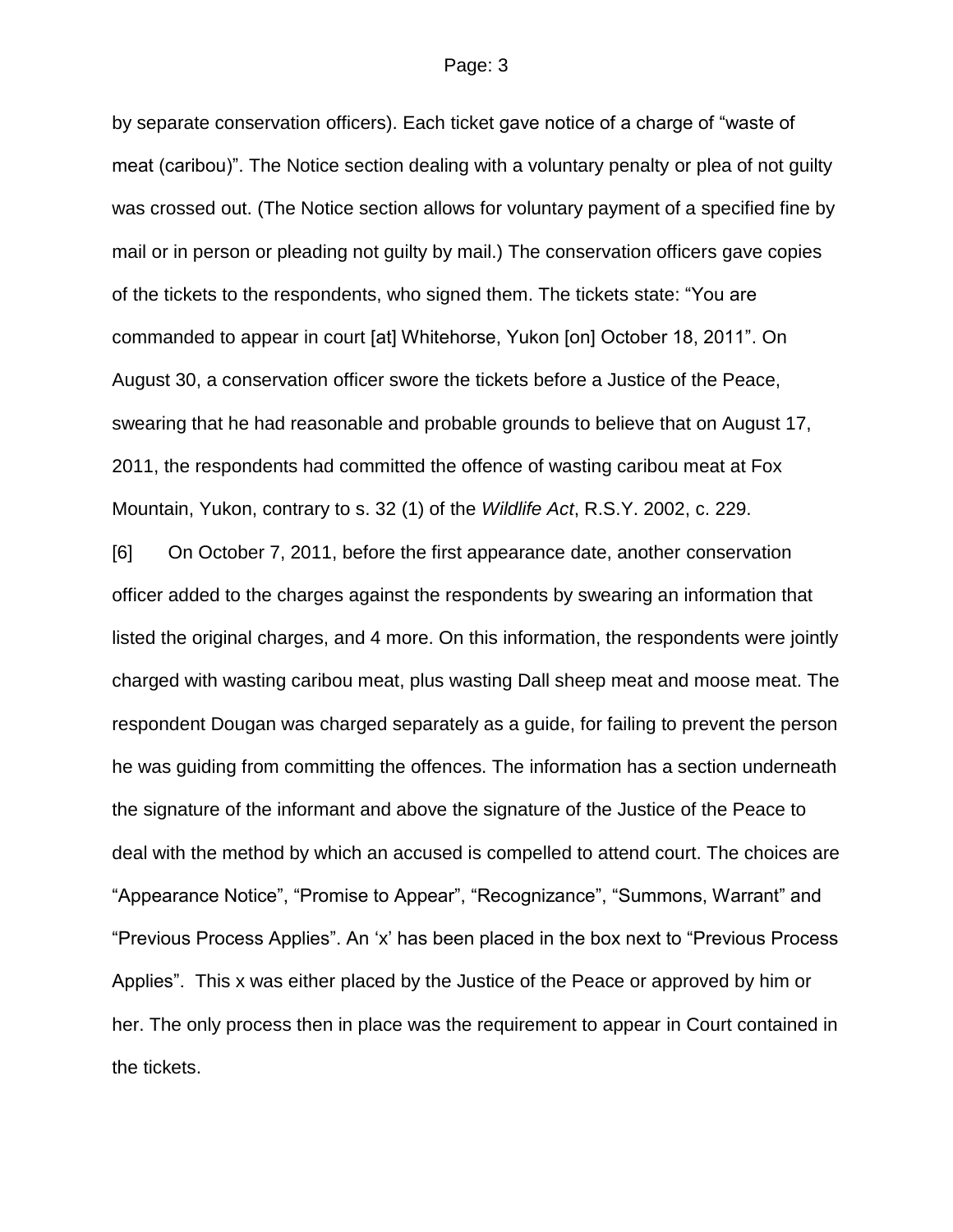[7] When counsel for the respondents appeared on October 18, 2011, they said they were appearing solely on the tickets, and had not been retained on the information. The presiding Justice of the Peace apparently struck the information, holding that it was not properly before the Court and finding that the accused must be served personally. I say apparently because there is no transcript of that appearance. The clerk's notes read: "Process not complete" and "Cr. Adj. –disclosure to be provided. – more charges to come". The charges on the tickets were adjourned.

[8] The charges in the tickets have since been adjourned from time to time. The status of the information has been the subject of discussion at the adjournments. The last discussion was with Cameron J.P. on January 17, 2012. There is a transcript. He agreed that striking the information and requiring personal service is appropriate.

[9] All counsel treat Cameron J.P.'s decision to strike the information as the proper subject of this application. The decision of the presiding Justice of the Peace on October 18, 2011 has not been argued.

## **Legislation**

[10] Section 7 of the *Summary Convictions Act* incorporates the provisions of the *Criminal Code*, R.S.C.1985, C-46, for summary convictions and extraordinary remedies, with such modifications as circumstances require. Subsections 7(1) and (4) state:

> 7(1) Subject to this Act, the provisions of the Criminal Code (Canada), in force from time to time, relating to summary convictions and extraordinary remedies apply mutatis mutandis to proceedings in respect of an offence against an enactment.

> > …

(4) For the purpose of this section, "proceedings" includes proceedings commenced by a ticket issued under this Act.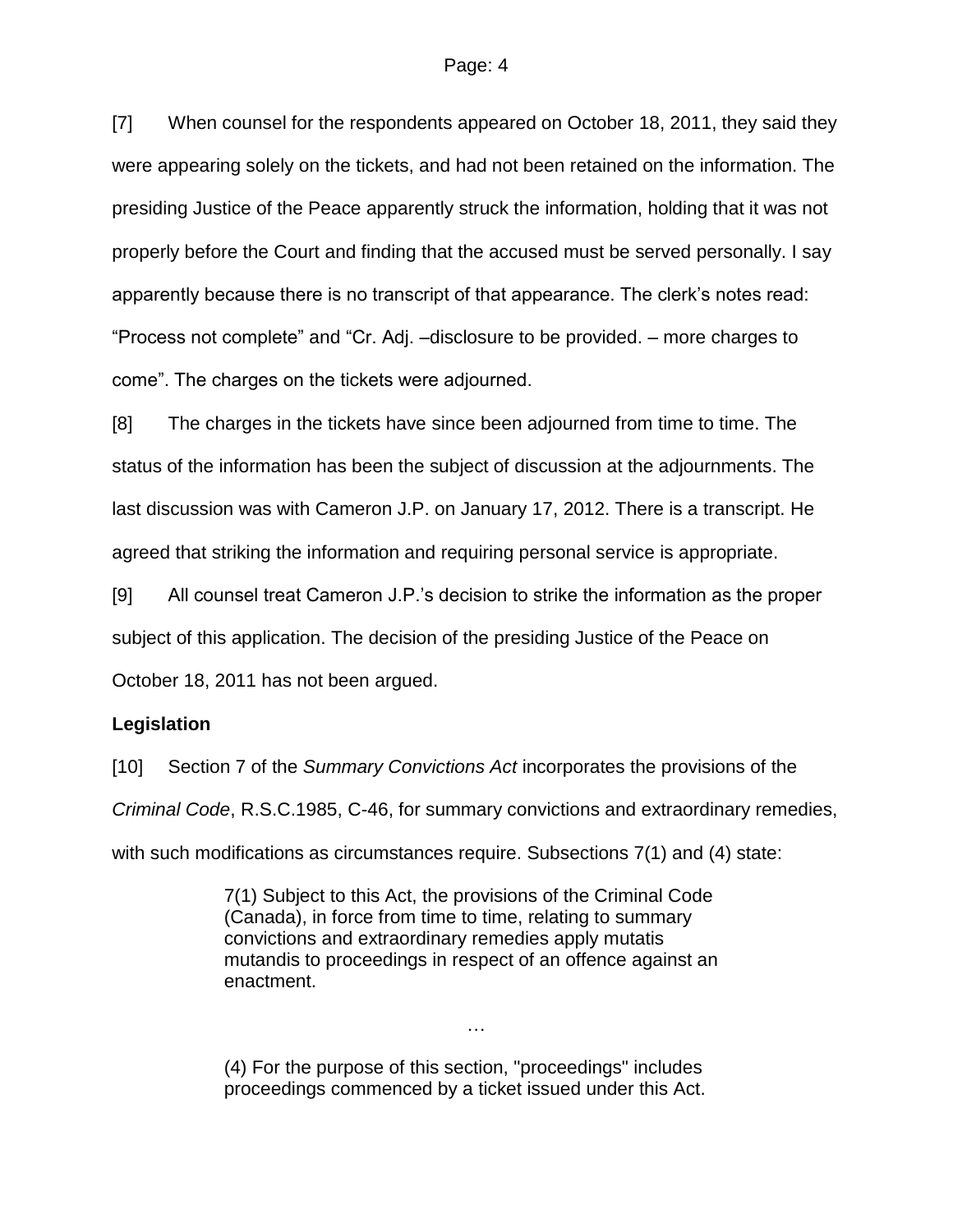[11] Sections 9 to 26 of the *Act* set out a procedure for the use of tickets. Section 9 provides that tickets may be issued "[I]nstead of the procedure set out in the *Criminal Code* (Canada) for the commencement of proceedings by laying an information …". Subsection 9(2) provides that a ticket shall be issued in at least two parts; a complaint and a notice to appear. In s. 1, complaint is defined as the "complaint" part of a ticket. Notice to appear is defined as the "notice" to appear part of the ticket. Interestingly, ss. 9(3) states that the complaint shall be dealt with as if it were an information, except that it need not be laid before a justice, nor under oath (although the complaint must be sworn before a trial (s. 25)). The complaint may not charge more than one offence or relate to more than one matter of complaint (ss. 9(3)). Subsection 11(1) states a notice to appear shall contain a statement about when the person is to appear in court and an endorsement that a person may plead not guilty by signing the plea of not guilty on the notice to appear. Subsection 11(2) states that for the purposes of s. 7, a notice to appear is to be dealt with as if it were a summons. Subsection 20(5), provides that a peace officer may issue a ticket that requires the accused to appear in court, without the option of paying a voluntary penalty, but the specified fine amount and the option of pleading guilty by mail or in person are not to appear on the ticket.

[12] Section 795 of the *Code* incorporates into summary conviction proceedings the provisions of the *Criminal Code* for compelling the appearance of an accused, to the extent they are not inconsistent with Part XXVII –Summary Convictions, with such modifications as circumstances require. Thus, those provisions are also incorporated into the *Summary Convictions Act*.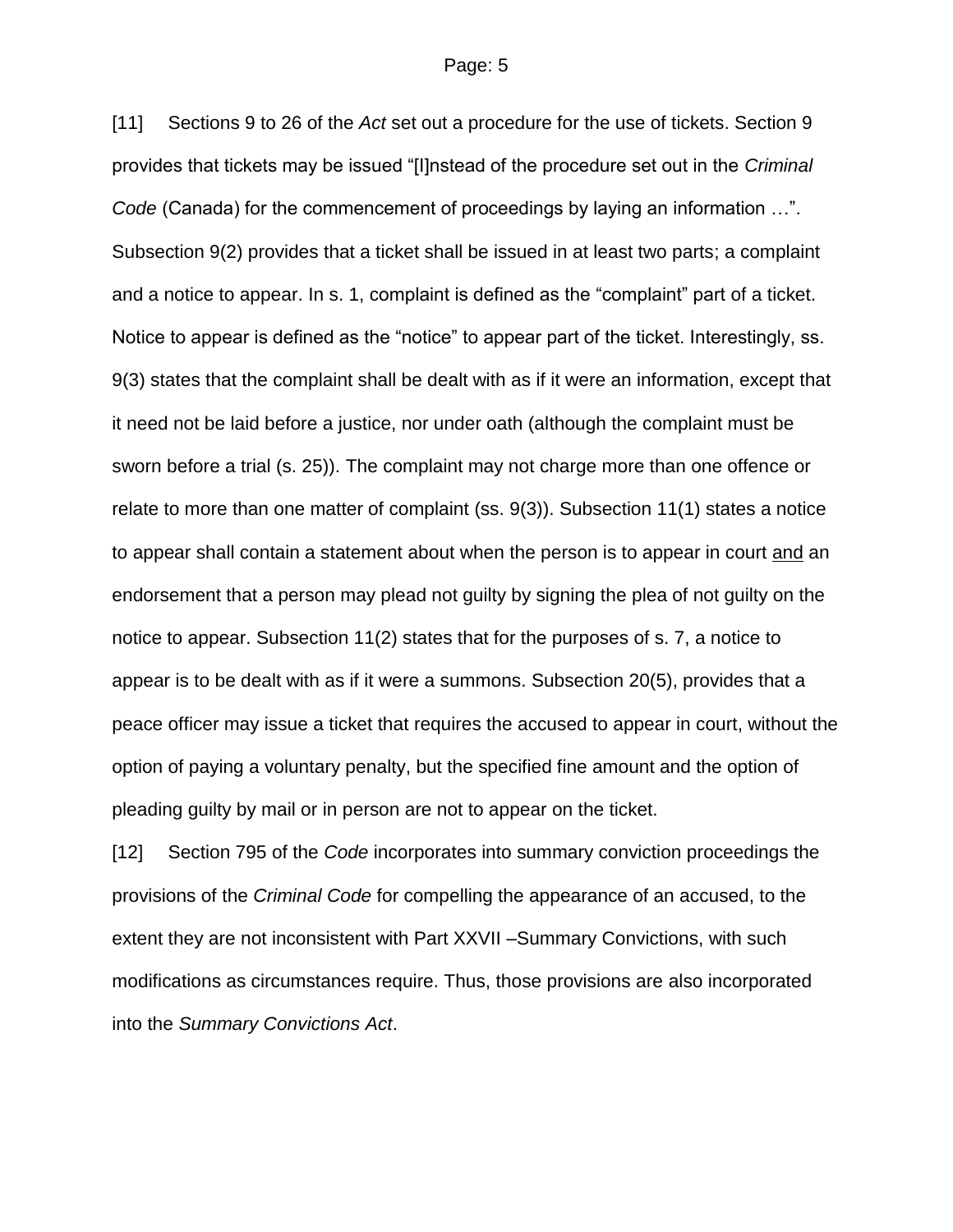## **ANALYSIS**

[13] For the following reasons, when Cameron J.P. had the information before him with counsel for the respondents appearing, he had jurisdiction over the offences and jurisdiction over the persons named in the information. Having jurisdiction, he was obliged to call upon the respondents to enter a plea, in this case through their counsel. [14] The concepts of jurisdiction over the offence and jurisdiction over the accused are found in s. 485 (1) of the *Criminal Code*. This section of the *Criminal Code* was added in 1985 as a response to one of the cases cited by the respondents: *R v. Krannenburg*, [1980] 1 S.C.R. 1053. And see *R v. Oliveria,* [2009] O.J. No. 1002, 2009 ONCA 219, per Doherty J.A., and *R v. Millar*, [2012] O.J. No. 1276, 2012 ONSC 1809, per Code J., at paras. 38 and 39.

[15] Cameron J.P. had jurisdiction over the offences in the information. It was sworn. It alleged charges contrary to Yukon legislation, committed in the Yukon. See s. 504 of the *Criminal Code*.

[16] As to jurisdiction over the respondents, the first charge on the information, a joint charge of wasting caribou meat, was identical to the charge on the tickets. Now the respondents were charged jointly and there were additional related charges. The Justice of the Peace before whom the information was laid directed that previous process applied. The previous process, the Notice to Appear, is to be treated as a summons (ss. 11 (2)). Because a summons had already been issued, there was no need to issue another summons. Therefore, the respondents should have been called upon to plead to count 1 on the information. This reasoning assumes the Notice to Appear given to the respondents pursuant to the ticket is valid. But, the respondents say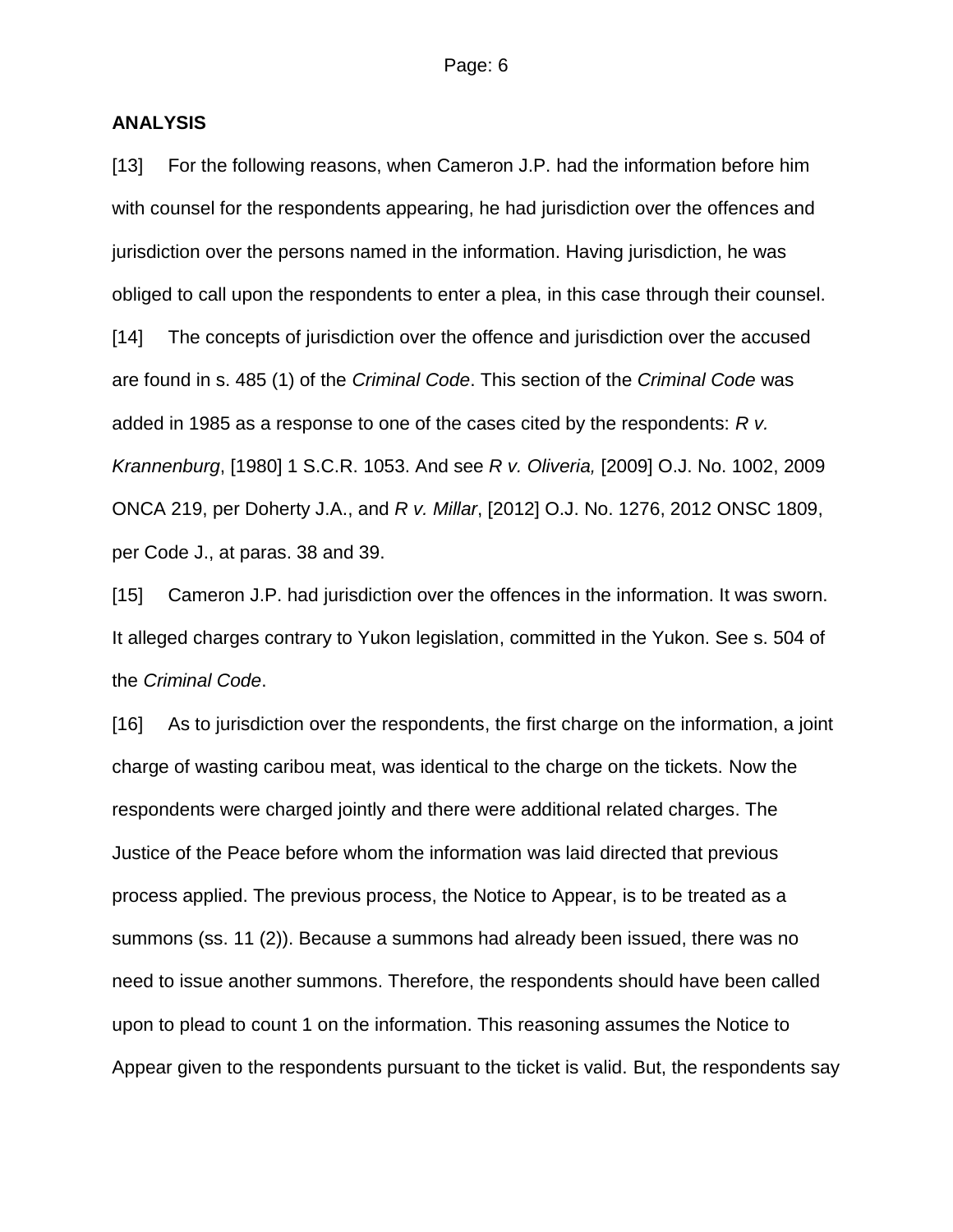it is not a valid Notice to Appear because the not guilty plea portion was struck from the ticket, and thus it does not conform to the requirements of ss. 11(1) of the *Summary Convictions Act*.

[17] The tickets issued to the respondents are straightforward. The first portion of the ticket sets out the complaint. Immediately under the portion that was later sworn before the Justice of the Peace the respondent is commanded to appear in Court on a specific date. I would have thought this was the Notice to Appear requirement. Yet as referred to in paragraph 11, above, subsection 11(1) of the *Summary Convictions Act* requires a notice to appear to contain an endorsement that a not guilty plea may be entered by signing the plea of not guilty on the notice to appear and delivering it to the place specified in the notice. Underneath that is a reference to the court address and payment of the fine on back of the "Notice to Appear". This is the only reference I can find on the face of the ticket to a Notice to Appear. So, as I understand the argument of counsel for the respondents, they acknowledge their clients are properly before the Court on the tickets, they do not say there is any confusion for them caused by the wording of the tickets, nor prejudice to them because the not guilty plea section of the ticket has been struck, but they say the ticket simply does not conform with the legislation and thus cannot be the foundation of an endorsement that previous process applies. That a failure to include the not guilty plea provision would nullify the portion of the ticket intended to give notice of the date for court seems contradictory, but as will be seen, it is not necessary to decide that point. No one says the complaint portion of the ticket is invalid.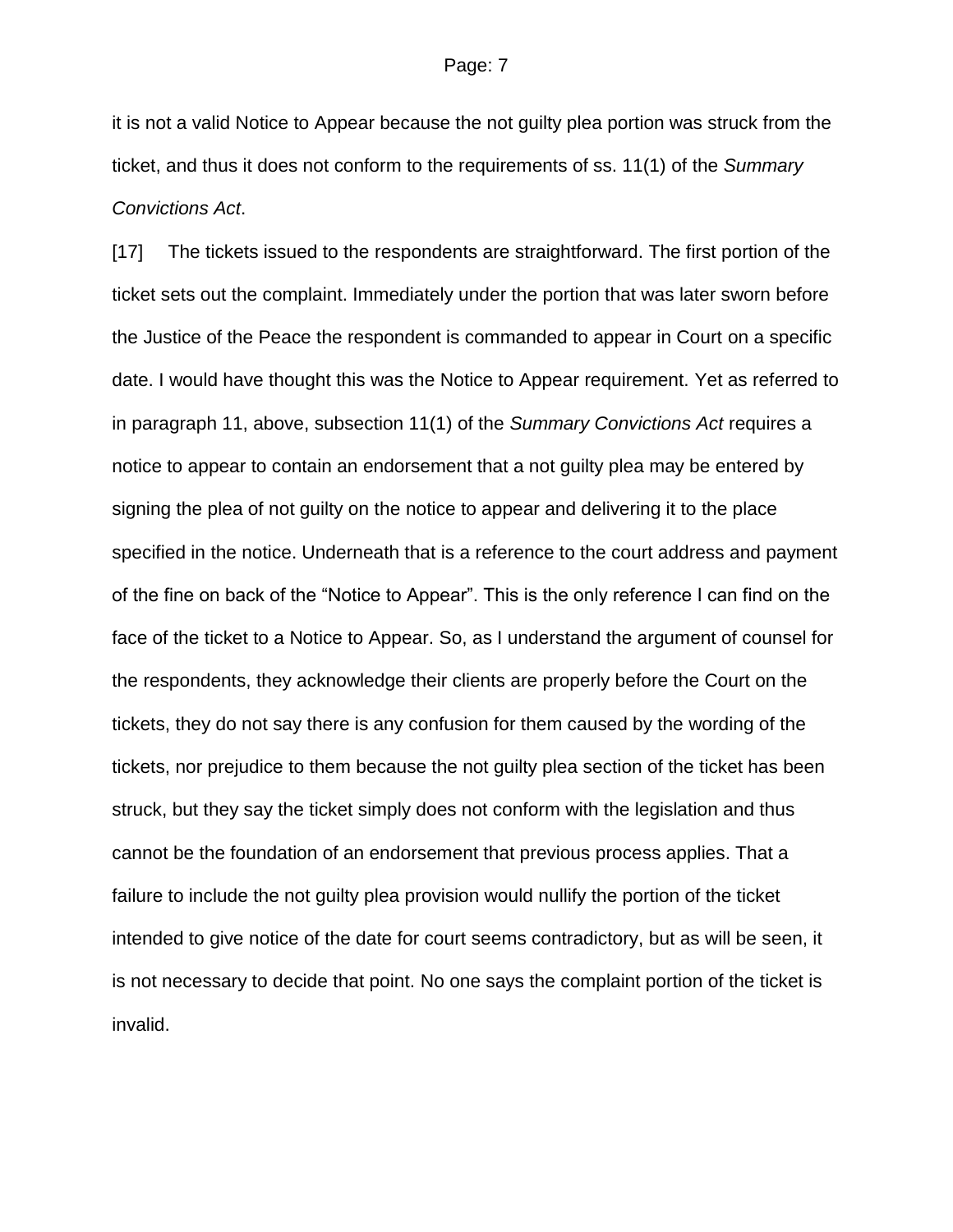[18] I turn to the new counts on the information. Subsection 523(1.1) of the *Criminal Code* deals with a new information charging the same offence. As noted above, pursuant to ss. 9(3) of the *Act* the complaint shall be dealt with as if it were an information. Subsection 523(1.1) provides, amongst other things, that when a new information is received charging the same offence or an included offence, the existing summons applies to the new information. Thus, at least for count 1 on the information, the endorsement that previous process applies is an accurate reflection of the law. The other counts on the information, however, were not the same offence or an included offence. They are related offences. But the section does not speak of related offences. Case law and commentary suggest that the Crown cannot add additional charges without serving process.

[19] In Ewaschuk E.G., *Criminal Pleadings and Practice*, 2<sup>nd</sup> ed., looseleaf (Aurora: Canada Law Book, 1987) at 10:3105 – "Duplicative (replacement) information", Ewaschuk J. says *Criminal Code* s. 523 (1.1) does not allow the Crown to tack on new offences as of right. However, should the accused appear before a court which has jurisdiction to hear the charges, the court has jurisdiction to proceed even without new process. Authority for this proposition is found in *R v. McCarthy*, [1998] B.C.J. No. 2812, 131 C.C.C. (3d) 102 (S.C.) where at para. 37, Melnick J cites *R v. Whitmore*, (1987) 41 C.C.C. (3d) 555, aff'd 51 C.C.C. (3d) 294 (Ont. C.A.). In *Whitmore*, Ewaschuk J., held that when an accused and a new information are before the court, the court has jurisdiction to deal with the information since the accused is already before the court. At paragraph 10:3105 of *Criminal Pleadings and Practice*, Ewaschuk J. comments on *McCarthy*, noting that McCarthy had attorned to the jurisdiction of the court.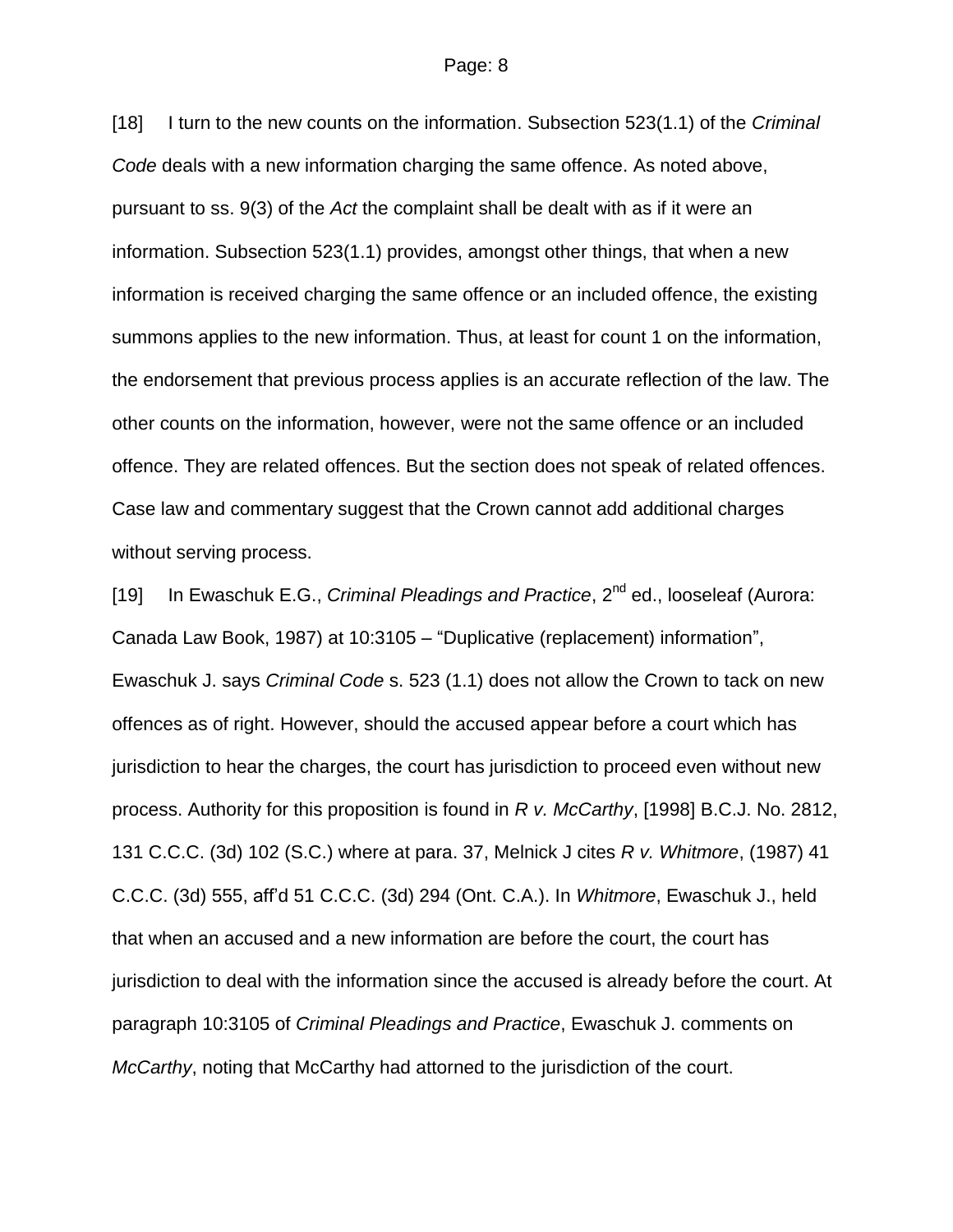[20] The proposition that when an accused and a new information are before the court, the court has jurisdiction to deal with the information since the accused is already before the court is clearly supported in *R. v. Lindsay*, [2006] B.C.J. No. 636, 2006 BCCA 150. Newbury, J.A., writing for the Court, stated at paragraph 20: "I agree with the Chambers judge that the weight of Canadian authority is to the effect that jurisdiction will not be affected by the manner in which the accused is brought before the court, assuming the charging document is not defective."

[21] Here, the accused have only appeared in Court through counsel. Counsel say their retainer is limited to the ticket charges, not the charges on the information, so there is no attornment.

[22] I hold that the respondents have attorned. There is no such thing in Canadian law as a conditional appearance in a criminal proceeding by an accused or an agent for an accused. See, eg., *R. v. Sinopec Shanghai Engineering Co*, [2011] A.J. No. 1237, 2011 ABCA 331, leave to appeal dismissed July 13, 2012. If counsel appear on the case in Territorial Court, the clients attorn. See *Sinopec* at para. 12. There were other choices. As noted in para. 10 of *Sinopec*, counsel can raise the efficacy of service without the risk of attornment by application for prohibition in advance of the trial. What counsel cannot do is argue in Territorial Court against the efficacy of service without attorning.

[23] Further, whether the respondents gave no instructions to their counsel to appear on the charges on the information, or had instructed them to not "accept service" is not relevant. The respondents cannot be in a better position by sending a lawyer than they would have been had they appeared in person. Had they appeared personally, on the